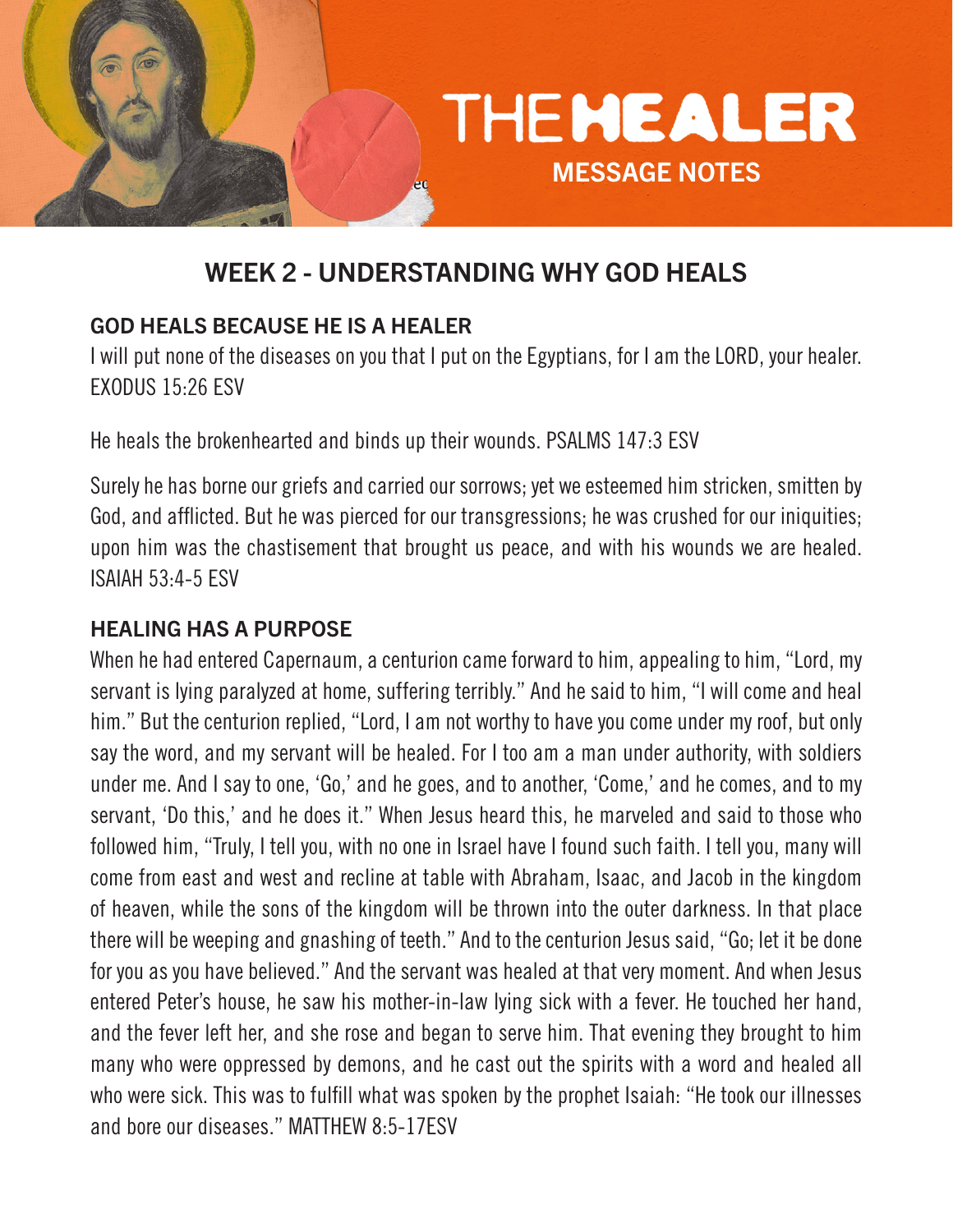### BELIEVE GOD CAN HEAL

Go; let it be done for you as you have believed. MATTHEW 8:13 ESV

#### PRAY THAT GOD WILL HEAL

A centurion came forward to him, appealing to him… MATTHEW 8:5 ESV

### ACCEPT GOD'S ANSWER TO MY PRAYER

"Lord, I am not worthy to have you come under my roof, but only say the word, and my servant will be healed. For I too am a man under authority..." MATTHEW 8:8-9a ESV

# *Accepting God's answer is about living under his authority. Demanding a different answer is about wanting to be in authority.*

# EVERY PRAYER IS ANSWERED:

- YES
- NO
- WAIT

# *Jesus specifically healed a non-Jewish Centurion and Peter's Mother-in-law because:*

• They were actively serving God

When the centurion heard about Jesus, he sent to him elders of the Jews, asking him to come and heal his servant. And when they came to Jesus, they pleaded with him earnestly, saying, "He is worthy to have you do this for him, for he loves our nation, and he is the one who built us our synagogue." LUKE 7:3-5 ESV

…she rose and began to serve him. MATTHEW 8:15 ESV

• They had faith

When Jesus heard this, he marveled and said to those who followed him, "Truly, I tell you, with no one in Israel have I found such faith. MATTHEW 8:10 ESV

#### *Jesus says yes to healing for three reasons:*

• Because of your faith